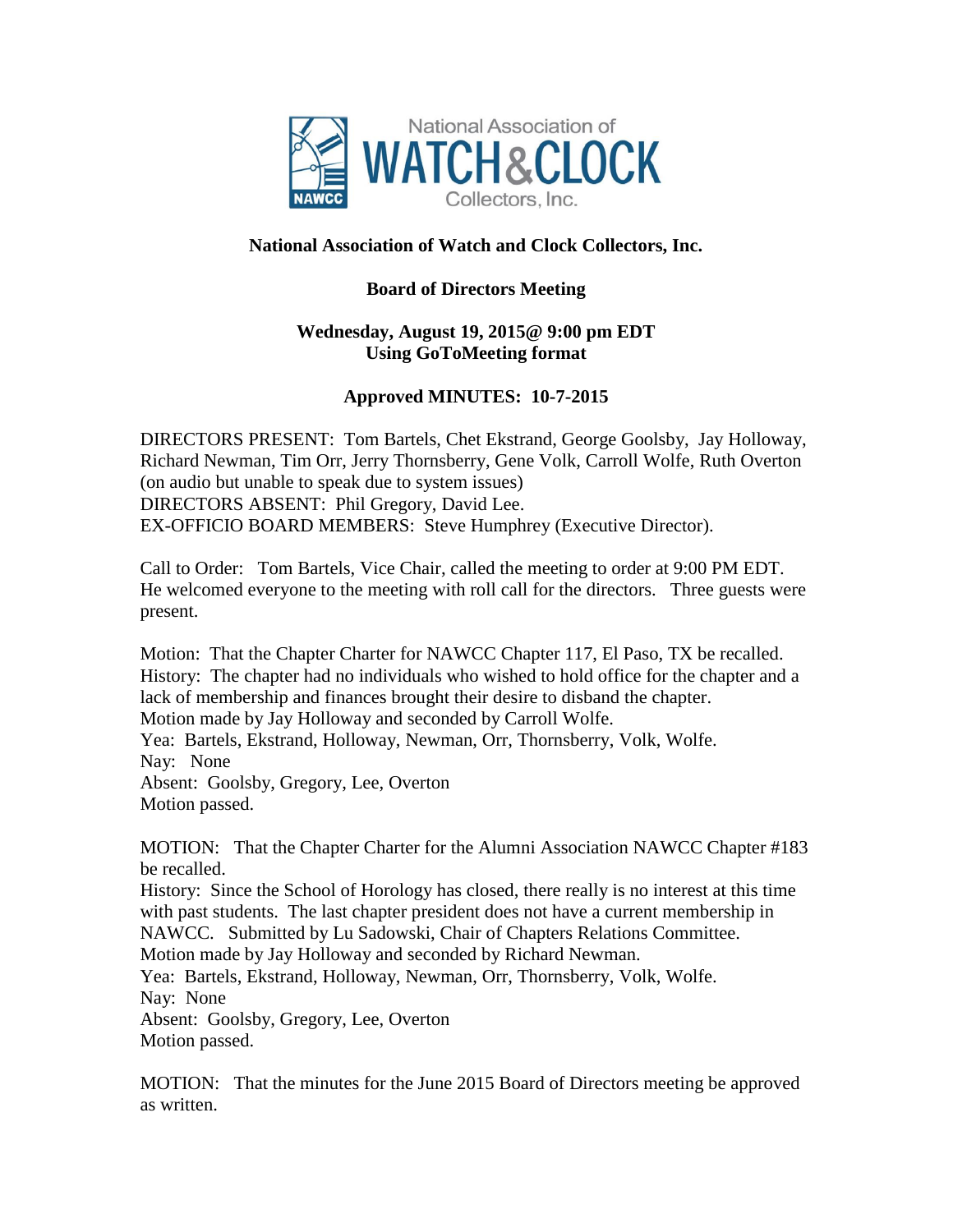Motion made by Jay Holloway and seconded by Tim Orr. Yea: Bartels, Ekstrand, Holloway, Newman, Orr, Thornsberry, Volk, Wolfe. Nay: None Absent: Goolsby, Gregory, Lee, Overton Motion passed.

MOTION: That we change the Standing Rules: Article III, Board of Directors, Section 2 Meetings, (c) Electronic Meetings be amended to read:

"Electronic meetings may be held in those months when there is no physical meeting of the Board. Procedures for holding Electronic meetings will be approved by the Board. History: To bring the Standing Rules and Electronic Board Meeting Procedures into compliance with the Bylaw change approved o4/01/15. In the motion the only change is to add the word "may" which will allow meetings to be held when needed.

Motion made by Jay Holloway and seconded by Richard Newman.

Yea: Bartels, Ekstrand, Holloway, Newman, Orr, Thornsberry, Volk, Wolfe. Nay: None

Absent: Goolsby, Gregory, Lee, Overton Motion passed.

MOTION: Two physical meetings of the Board are required by the Bylaws. One of these meetings is required to be held in conjunction with the annual meeting while the other may be scheduled by the Board. In all other months when there is no physical board meeting, a Board meeting may be held by electronic or other means.

History: NAWCC Electronic Meetings Procedures: First paragraph be changed to read: The only change is adding the word "may" to the electronic meeting.

Motion made by Jay Holloway and seconded by Richard Newman.

Yea: Bartels, Ekstrand, Holloway, Newman, Orr, Thornsberry, Volk, Wolfe. Nay: None

Absent: Goolsby, Gregory, Lee, Overton Motion passed.

Items for Discussion:

Discuss having a Board member attend regionals as the National Rep.

Chet Ekstrand: He discussed the issue of having no formal motion or plan on financial support for directors who attend Regional Marts as a National Representative. Chet attended 2 regionals last year which did not provide a forum for the National Rep to speak to the group. The question is why have a National Rep attend meetings that fail to provide an open forum to meet and discuss what is happening to support the membership.

Tim Orr: Tim said he had attended Regional's that he felt did not meet the requirements of holding a formal setting to speak to the members.

Jay Holloway: He noted that Regional's need to have educational classes because that is the Charter of the NAWCC.

Gene Volk: Gene noted that the By-Laws do not call for Regional's to have a formal setting for the National Rep.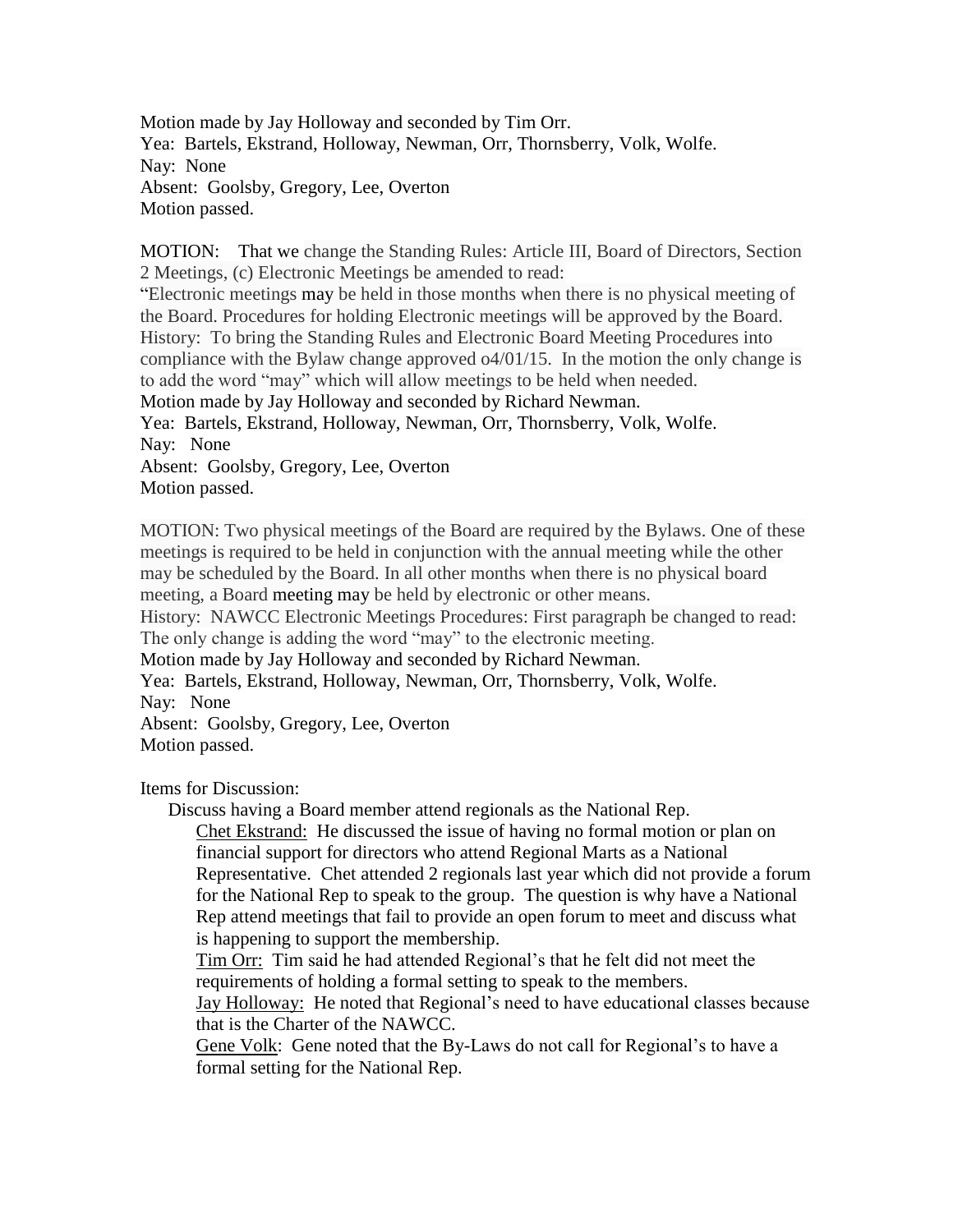Chet Ekstrand: Chet noted that the organization should spend money where it is best used for the growth of the NAWCC organization.

Richard Newman: Richard noted that there is merit for having a National Rep at all Regionals to go around and meet the members and discuss issues.

Steve Humphrey: Steve noted that all Regional's must submit an application and in the application it requires an educational presentation.

Tim Orr: Tim questioned if the National should provide support to Regional's that fail to follow the guidelines.

Gene Volk: Gene noted that the only financial support a Regional receives is the listing in the "Mart" publication.

Carroll Wolfe: Carroll noted that we need to have a National Rep at large Regional's and for small Regional's may not need to have the same support due to cost.

Steve Humphrey: Steve noted that the National will provide reimbursement for expense if requested to any National Rep.

Tom Bartels: (speaking as a director and not as Vice Chair) Tom felt the comments were good and attendance may not be a budget issue. We need to stress the advantage of relationship to the local members and the National. The National does provide advertising in the Mart and Web. If the is no National Rep the meeting is no more than a Chapter meeting and it should be listed as such.

Discuss the financial support for director travel to Regional's.

Jay Holloway: He stressed the importance for a unified message for the National Rep and how they should cover the benefits of the organization in terms of the world's best horological library, a great museum, and personal support for research by the NAWCC staff.

Tim Orr: He asked what the judiciary responsibility of traveling to a regional when there is no budget item to cover the expense.

Chet Ekstrand: We should discuss who goes to what regional and what financial support do we provide at the 2 in person meetings.

Richard Newman: Richard noted that the budget is set before the year begins and if a cost goes over budget it is a line item that may be adjusted. We need to provide a unified message to our members.

Gene Volk: Gene noted we should check the current rules in the By-Laws. Steve Humphrey: The regional has paid the fees and hotel expense for the National Rep.

Chet Ekstrand: Chet felt we should have a motion to clarify the discussion.

Motion: That at each of the two in-person meetings for the Board of Directors they conduct a review of up coming regional events and determine the appropriate level of Board participation and associated funding requirements.

Motion by Chet Ekstrand No second

Gene Volk: Gene had a question on the language in relation to the By-Laws. Tim Orr: Asked if the motion should be tabled?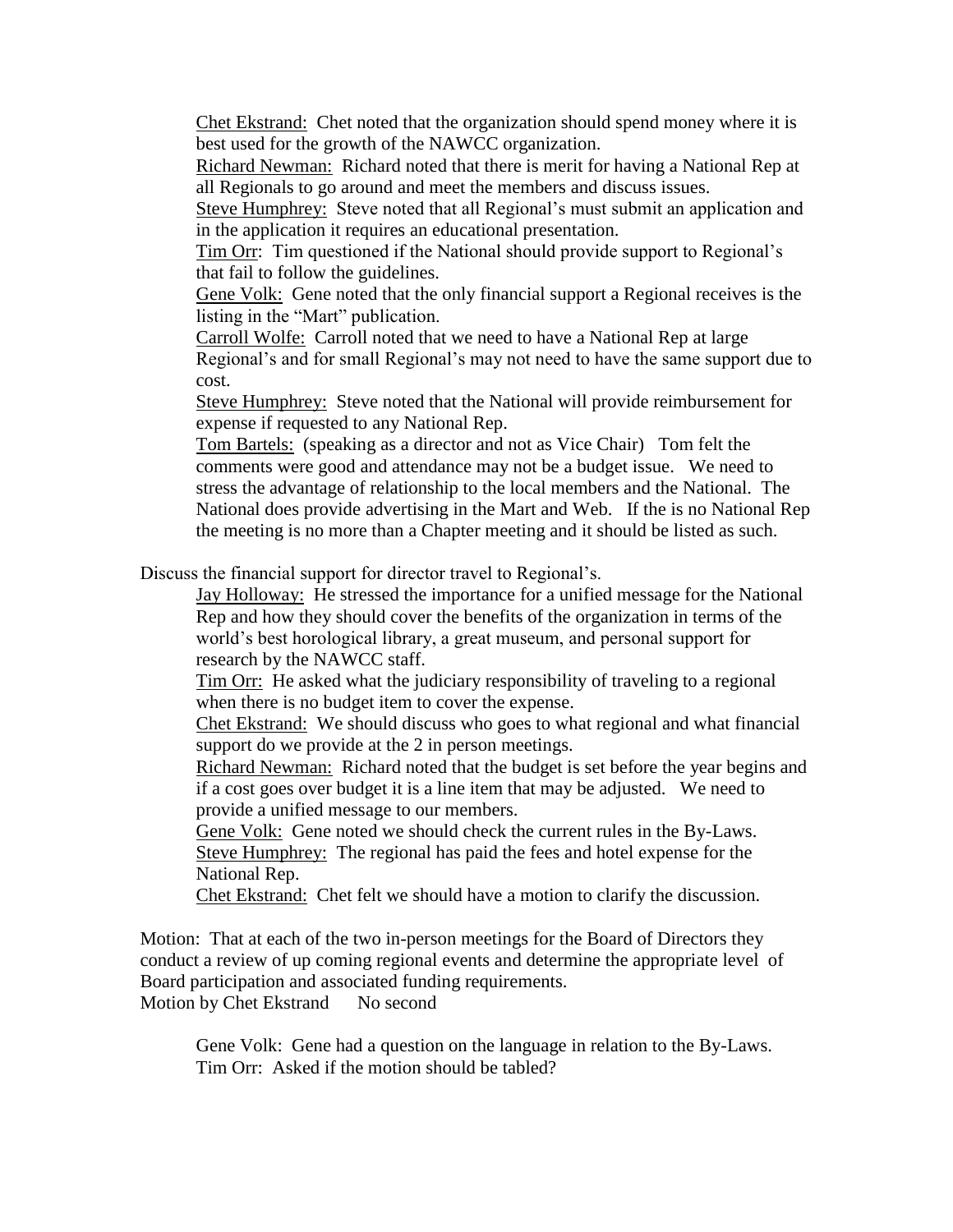Motion: That the prior motion by Chet Ekstrand be tabled.

Motion made by Gene Volk and seconded by Richard Newman.

Yea: Bartels, Goolsby, Holloway, Newman, Orr, Thornsberry, Volk, Wolfe.

Nay: Ekstrand

Absent: Goolsby, Gregory, Lee, Overton

Motion passed that the prior motion be tabled.

Gene Volk: He found the Standing Rules on Chet's motion: Refer to: Standing Rules, Article 15, Section 7.

Discuss what method the Board of Directors should communicate.

Tim Orr: Tim wants to see one form of communication for the Board of Directors to use for information.

Chet Ekstrand: Ruth Overton as Chair used email to make the directors aware of an item on the Board of Directors Message Board and she followed up to make sure everyone responded.

Carroll Wolfe: He agreed that as a new director he wanted the direction. Gene Volk: He felt everyone received an email when items were posted on the Board of Director's forum.

Steve Humphrey: Steve noted that everyone could receive notice of postings. Tim Orr: He noted that he received notice of a new posting but not on responses of the postings.

Carroll Wolfe: He wanted clarification.

Richard Newman: Richard said that the message board and email both have merit.

Tom Bartels: (speaking as a director and not Chair) The message board is important and the Directors should check and use it.

Steve Humphrey: Steve put on the computer where to go to change settings that will allow Directors to receive notice of all postings.

The floor was opened to other items.

Tim Orr: He asked for more information about an auto pay program for membership. The areas of concern were initial cost, training cost and yearly fees. Steve Humphrey: The initial cost is \$2,115 with training cost that range from \$1,000 to \$1,500 with a yearly fee of \$500. The cost could be covered from the IT budget and it may not need to be a motion to acquire money from a change in budget.

Tim Orr: Requested actual cost be presented at the next Board meeting.

Chet Ekstrand: We need to set a date for the next meeting.

Tom Bartels: The motion passed earlier notes that we do not have to meet monthly.

The next Board of Directors meeting was set by the Chair for September 16, 2015 beginning at 9:00 PM EDT.

The floor was opened to visitors.